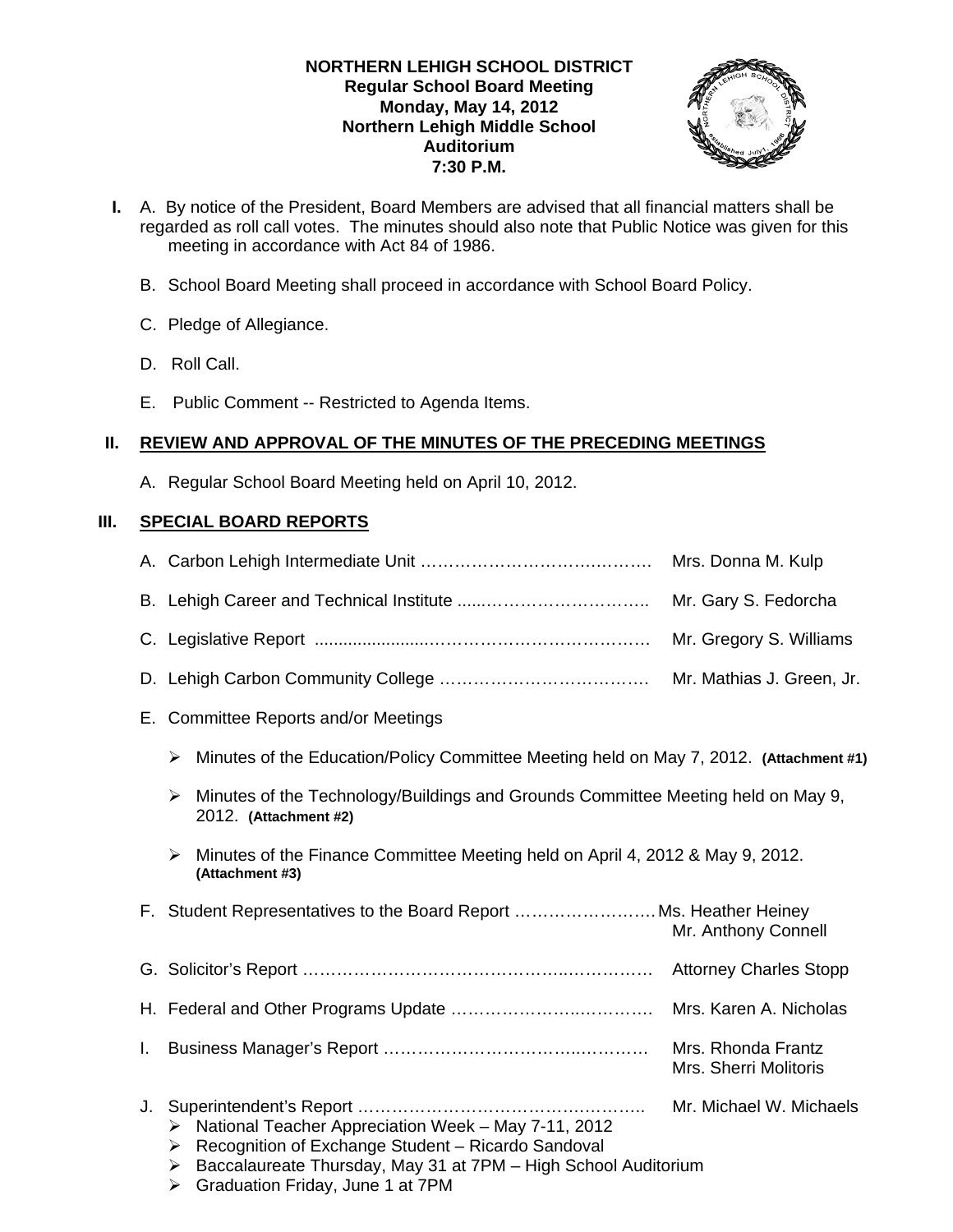# **IV. PERSONNEL**

### A. Appointment – Instructional

| Samantha Lilly           | <b>Temporary Vacancy Replacement</b>                    |
|--------------------------|---------------------------------------------------------|
| Assignment:              | <b>Slatington Elementary Special Education Teacher</b>  |
|                          | replacing an employee on medical leave                  |
| Salary:                  | Substitute Teacher Rate Days 1-30;                      |
|                          | Day 31 and beyond \$43,580 prorated                     |
|                          | (Step 1 Bachelors on the 2011-2012 CBA Salary Schedule) |
| Effective:               | March 7, 2012                                           |
| <b>Termination Date:</b> | June 4, 2012                                            |
|                          |                                                         |

#### B. Family Medical Leave

Approve the request of employee #3360 to take a five week Family Medical Leave starting August 27, 2012 for the birth of her first child. Employee will be using sick days August 20-24 and then utilize her family medical leave. Employee's intention is to return to her current teaching position upon medical release from her attending physician on or about October 1, 2012.

#### C. Unpaid Leave of Absence

Approve the request of employee #3370 to take an Unpaid Leave of Absence beginning April 27, 2012 until the end of the 2011-2012 school year. She plans to return to her current position at the beginning of the 2012-2013 school year.

#### D. Resignation/Retirement

Accept the retirement resignation of Debra Siglin from her position as  $5<sup>th</sup>$  grade Teacher at Slatington Elementary School effective the end of the work day, June 7, 2012. At this time she will begin her retirement from the Northern Lehigh School District after 27 years of service.

#### E. Co-Curricular Resignation

Approve the resignation of Dan Blazosky from his position as Assistant Boy's Football Coach for the 2012-2013 season. Mr. Blazosky resigned due to work issues.

#### F. Co-Curricular Appointments 2012-2013

| Cory Hartsell*            | Assistant Boy's Football Coach                        | \$4.536.07 |
|---------------------------|-------------------------------------------------------|------------|
| Jeff Miller               | Head Boy's Basketball Coach                           | \$6,979.62 |
| Dennis Rehrig             | Assistant Boy's Basketball Coach                      | \$4,536.07 |
| <b>Richard Mantz</b>      | Assistant Boy's Basketball Coach (JH)                 | \$4,536.07 |
| <b>Richard Roberts IV</b> | MS Boy's Basketball Coach                             | \$3,053.31 |
| <b>Anthony Thomas</b>     | Head Girl's Basketball Coach                          | \$6,979.62 |
| <b>Todd Herzog</b>        | <b>Head Wrestling Coach</b>                           | \$6,979.62 |
| <b>Brett Martinez</b>     | <b>Assistant Wrestling Coach</b>                      | \$4,536.07 |
| <b>Rob Marlatt</b>        | <b>Assistant Wrestling Coach (JH)</b>                 | \$4,536.07 |
| Kathi Neff                | Cheerleading Advisor - Shared Stipend                 | \$1,542.23 |
| LeAnn Hoch                | Cheerleading Advisor - Shared Stipend                 | \$1,542.23 |
| Nicholas Sander           | Senior High Fall Play Director                        | \$1,488.99 |
| Nicholas Sander           | Senior High Spring Musical Director                   | \$2,801.35 |
|                           | *Pending verification of missing personnel file items |            |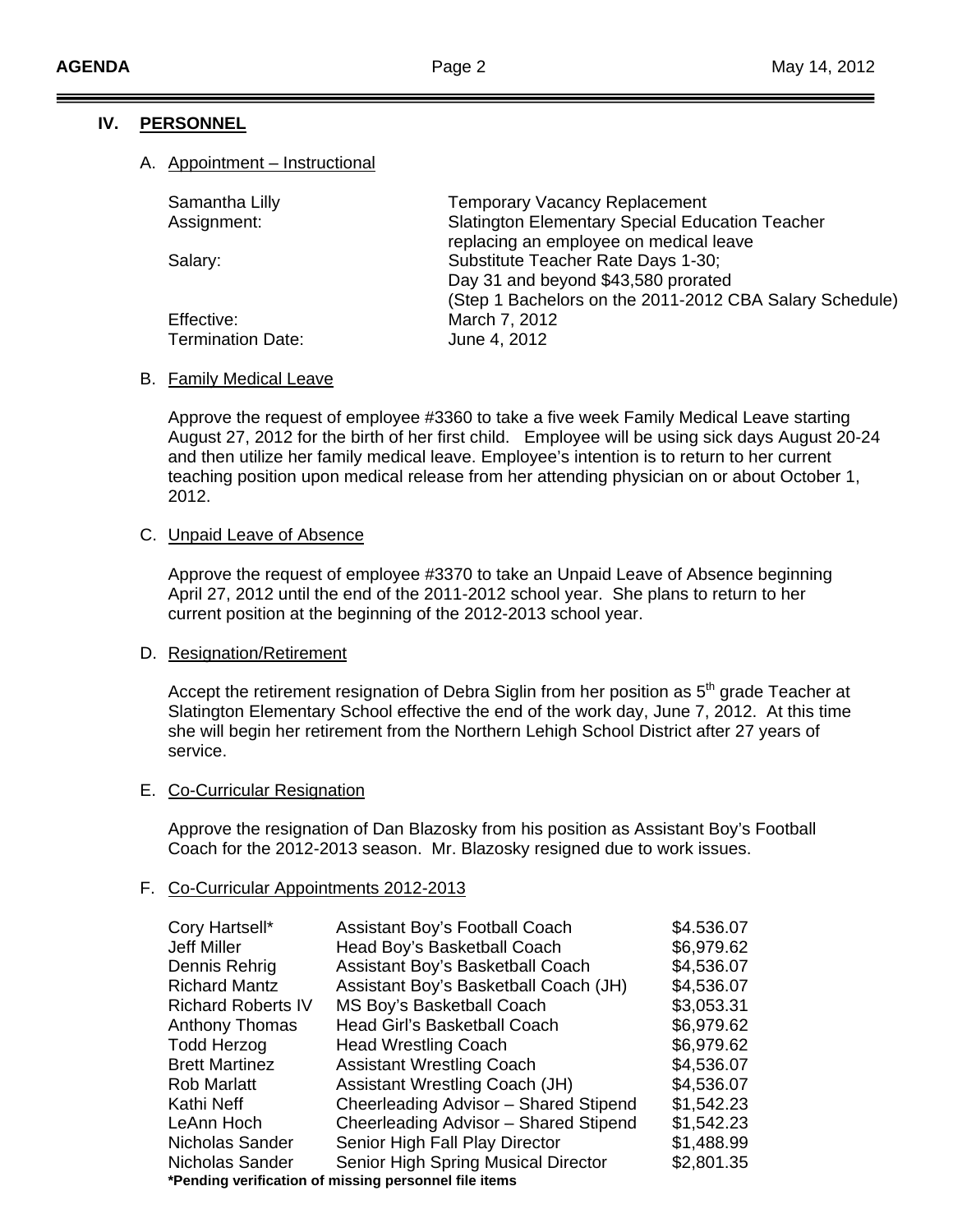### G. Co-Curricular Volunteers 2012-2013

| Assistant Boy's Basketball Coach                      |  |  |  |  |  |
|-------------------------------------------------------|--|--|--|--|--|
| Assistant Boy's Basketball Coach                      |  |  |  |  |  |
| Assistant Boy's Basketball Coach                      |  |  |  |  |  |
| <b>Assistant Wrestling Coach</b>                      |  |  |  |  |  |
| <b>Assistant Wrestling Coach</b>                      |  |  |  |  |  |
| *Pending verification of missing personnel file items |  |  |  |  |  |
|                                                       |  |  |  |  |  |

#### H. Substitute

1. Instructional

 Approve the following substitute teacher for the 2011-2012 school year at the 2011-2012 substitute teacher rates as approved on the Supplementary Personnel Salary Schedule:

 Jordan Nichols\* – Elementary Education & ESL **\*Pending verification of missing personnel file items** 

#### 2. Non-Instructional

 a. Approve the following individual as a substitute cafeteria worker for the 2011-2012 school year at the 2011-2012 substitute rates as approved on the Supplementary Personnel Salary Schedule:

 Robert Wetzel\* **\*Pending verification of missing personnel file items** 

 b. Approve the following individual as a substitute custodian worker for the 2011-2012 school year at the 2011-2012 substitute rates as approved on the Supplementary Personnel Salary Schedule:

 Shawn Rios\* **\*Pending verification of missing personnel file items** 

#### **V. CONFERENCES**

#### **VI. POLICY**

#### A. Homebound Instruction

It is recommended that the Board of Education grant homebound instruction for a  $3<sup>rd</sup>$  grade student, Student No. 2190062, for five hours per week, effective April 2, 2012 and continuing until the end of the school year.

- B. Board Policy First Reading
	- 1. Approve school board policy #201 Pupils Admission of Students, as presented after first reading. **(Attachment #4 )**
	- 2. Approve school board policy #815 Operations Acceptable Use of Internet and Information Systems, as presented after first reading. **(Attachment #5 )**
- C. Agreement of Sponsorship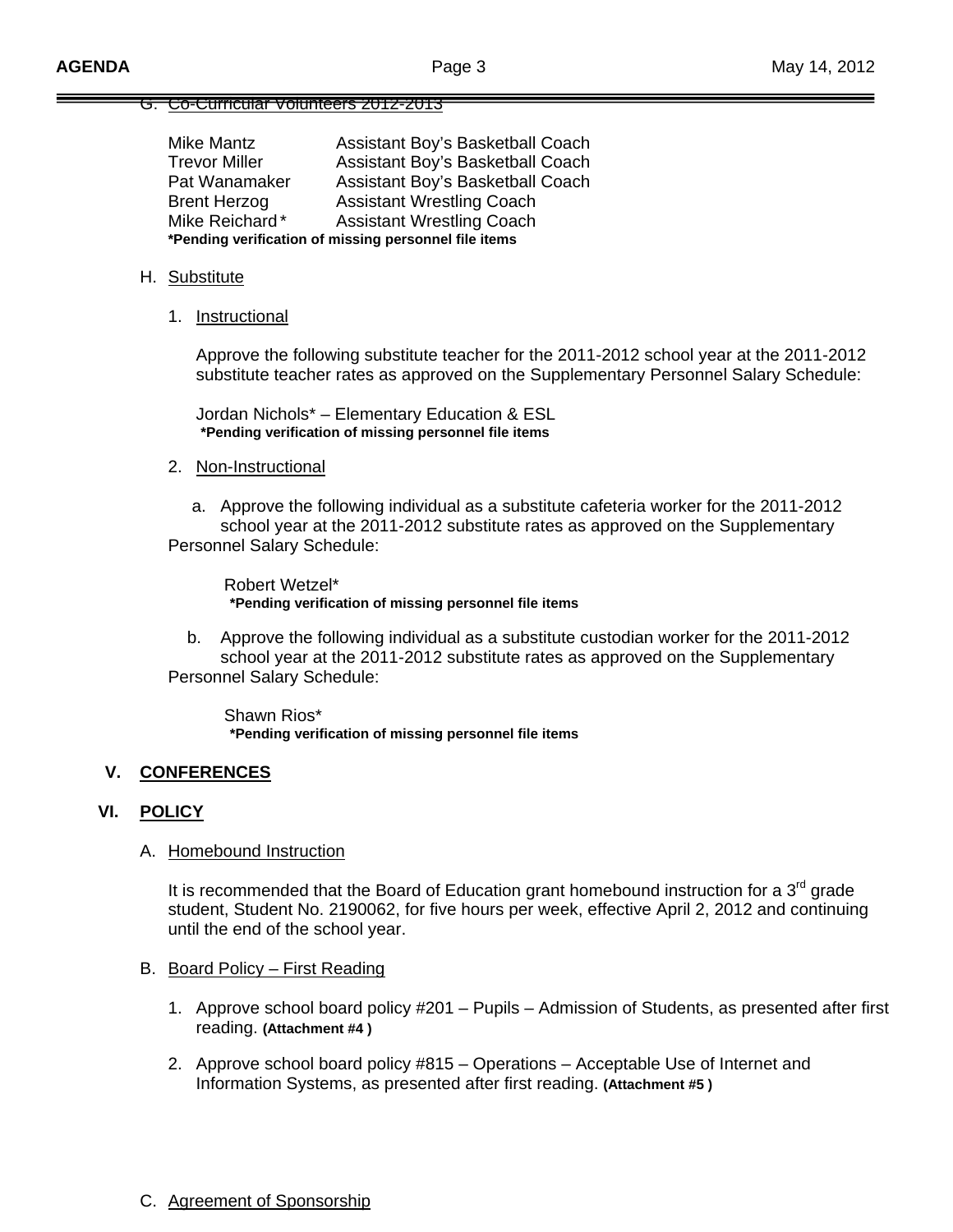Approve the Agreement of Sponsorship To Attend Another Pennsylvania Community College for Jared Scott Young, in accordance with the guidelines established under Policy #912. Beginning in the Fall of 2012, he will be a fulltime student at Northampton Community College to pursue his course of study in Automotive Technology. **(Attachment #6)**

# D. School Lunch Prices – 2012-2013

 Approve the recommendation of the administration that, effective August 27, 2012, school lunch prices be increased as follows:

Elementary Schools – from \$2.15 to \$2.25

Middle School & High School – from \$2.40 to \$2.50

Adult Lunches – from \$3.85 to \$4.00

#### **VII. CURRICULUM AND INSTRUCTION**

 A. Approve administration to enter into a partnership agreement with Lehigh Carbon Community College in order to provide our students with greater options to earn concurrent high school/college credit. The term of the Dual Enrollment Partnership Proposal between Northern Lehigh School District and Lehigh Carbon Community College will be from July 1, 2012 – June 30, 2013. **(Attachment #7 )**

#### **VIII. OLD BUSINESS**

#### **IX. NEW BUSINESS**

### **X. FINANCIAL**

- A. Approve the Following Financial Reports:
	- 1. NLMS Student Activities Account month of March & April 2012
	- 2. NLHS Student Activities and Scholarship Acct for the month of March & April 2012
- B. Approve the Following List of Bills:
	- 1. General Fund month of April & May 2012
	- 2. Cafeteria Fund month of April 2012
	- 3. Refreshment Stand month of April 2012
	- 4. Capital Construction month of May 2012
	- 5. Capital Projects month of April & May, 2012
- C. Approve the Supplemental Personnel Salary Schedule for the 2012-2013 school year as presented. **(Attachment #8)**
- D. Approve the co-payment amount for student athletes receiving a sports physical from OAA during the 2012-2013 school year at a cost of \$5.00 per student in accordance with school board policy #122.

E. Approve the awarding of fuel bids to the following companies with a contract period of July 1, 2012 to June 30, 2013: **(Attachment #9)**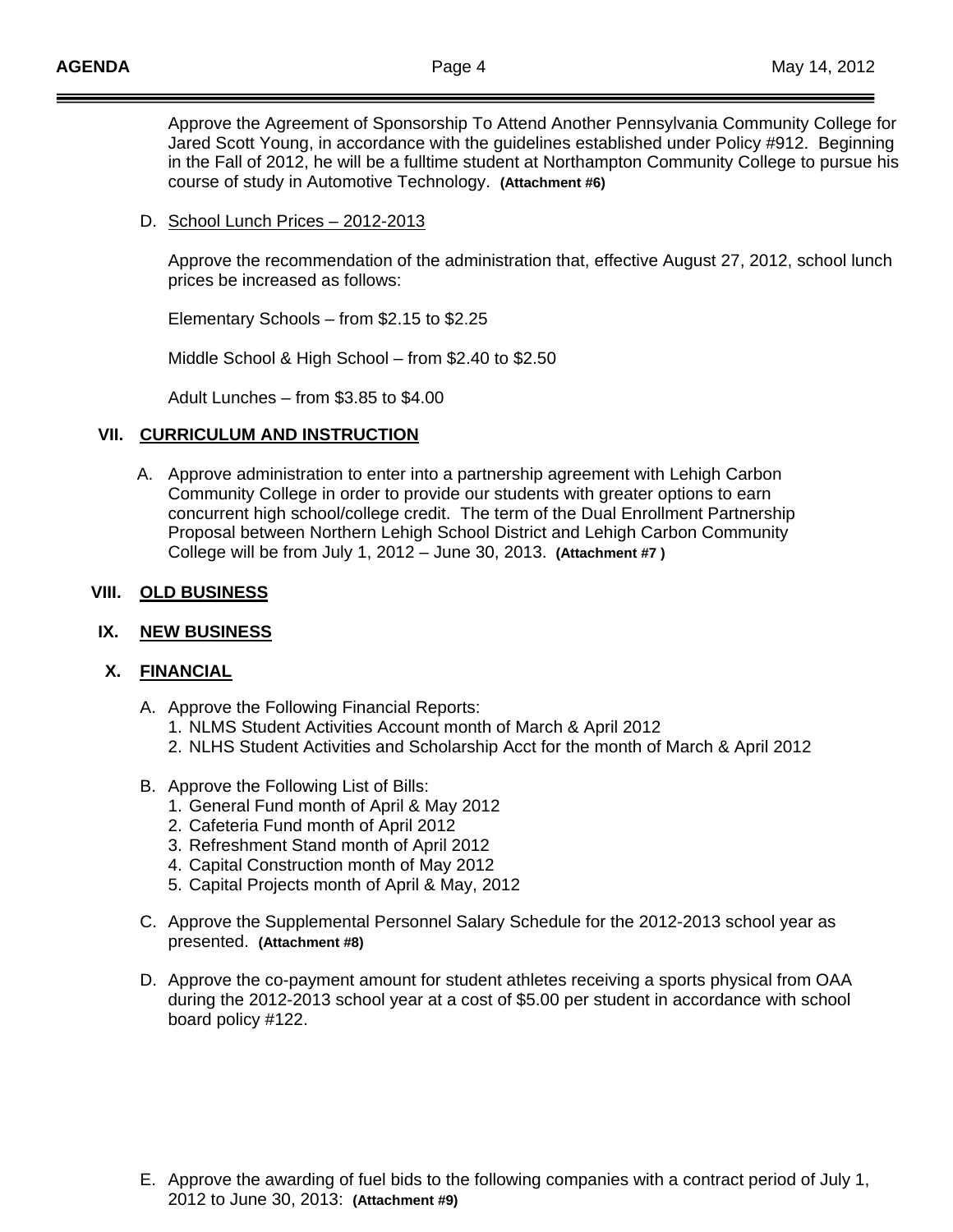**DIESEL FUEL** – Awarded to Mansfield Oil at a cost of \$.2094 (normal blend) per gallon over rack rate on date of delivery and an additional \$.0250 (winterization additive) per gallon over rack rate on date of delivery.

**#2 GRADE FUEL OIL TRANSPORT DELIVERY** – Awarded to Mansfield Oil at a cost of \$.0336 per gallon over rack rate on date of delivery.

**#2 GRADE FUEL OIL TANKWAGON DELIVERY** – Awarded to Mansfield Oil at a cost of \$.2094 per gallon over rack rate on date of delivery.

**UNLEADED GASOLINE** – Awarded to Isobunkers, LLC at a cost of \$.2174 per gallon over rack rate on date of delivery.

F. Election of Treasurer

 Election of a Treasurer for the 2012-2013 fiscal year, as required by Section 404 of the Pennsylvania School Code of 1949, as amended.

**RECOMMEND** .... That the Board of Education elects as Treasurer for the 2012-2013 fiscal year, effective July 1, 2012 through June 30, 2013.

- G. Approve to designate Fund Balance ending June 30, 2011 as follows:
	- 1. Committed Fund Balance For:

| <b>Replacement Equipment</b><br>Long Range Maintenance<br>3. Unassigned Fund Balance                              | \$ | 800,000.00<br>\$2,207,341.75                                    |
|-------------------------------------------------------------------------------------------------------------------|----|-----------------------------------------------------------------|
|                                                                                                                   |    |                                                                 |
| Assigned for Current School Year Usage<br>b. Transfer to Capital Projects - Turf, Peters Roof, etc.<br>Technology | \$ | \$1,100,000.00<br>\$1,488,000.00<br>71,788.00<br>\$1,000,747.00 |
| Assigned Fund Balnce                                                                                              |    |                                                                 |
| Health Insurance Premiums<br><b>PSERS</b> Increase                                                                | S  | 810,000.00<br>\$2,724,536.00                                    |
|                                                                                                                   |    |                                                                 |

#### **XI. LEGAL**

Approve to appoint Sweet, Stevens, Williams & Katz, LLP as special counsel for the 2012-2013 school year. The hourly rate for non-routine matters will be \$185.00 per hour. The rate for routine or general advice will be \$140.00 per hour. There is no increase over last year's rates.

#### **XII. CORRESPONDENCE**

#### **XIII. INFORMATION**

- A. Minutes of the Lehigh Career & Technical Institute Joint Operating Committee meeting held on March 28, 2012.
- B. Minutes of the Carbon Lehigh Intermediate Unit #21 Board of Directors meeting held on March 19, 2012.